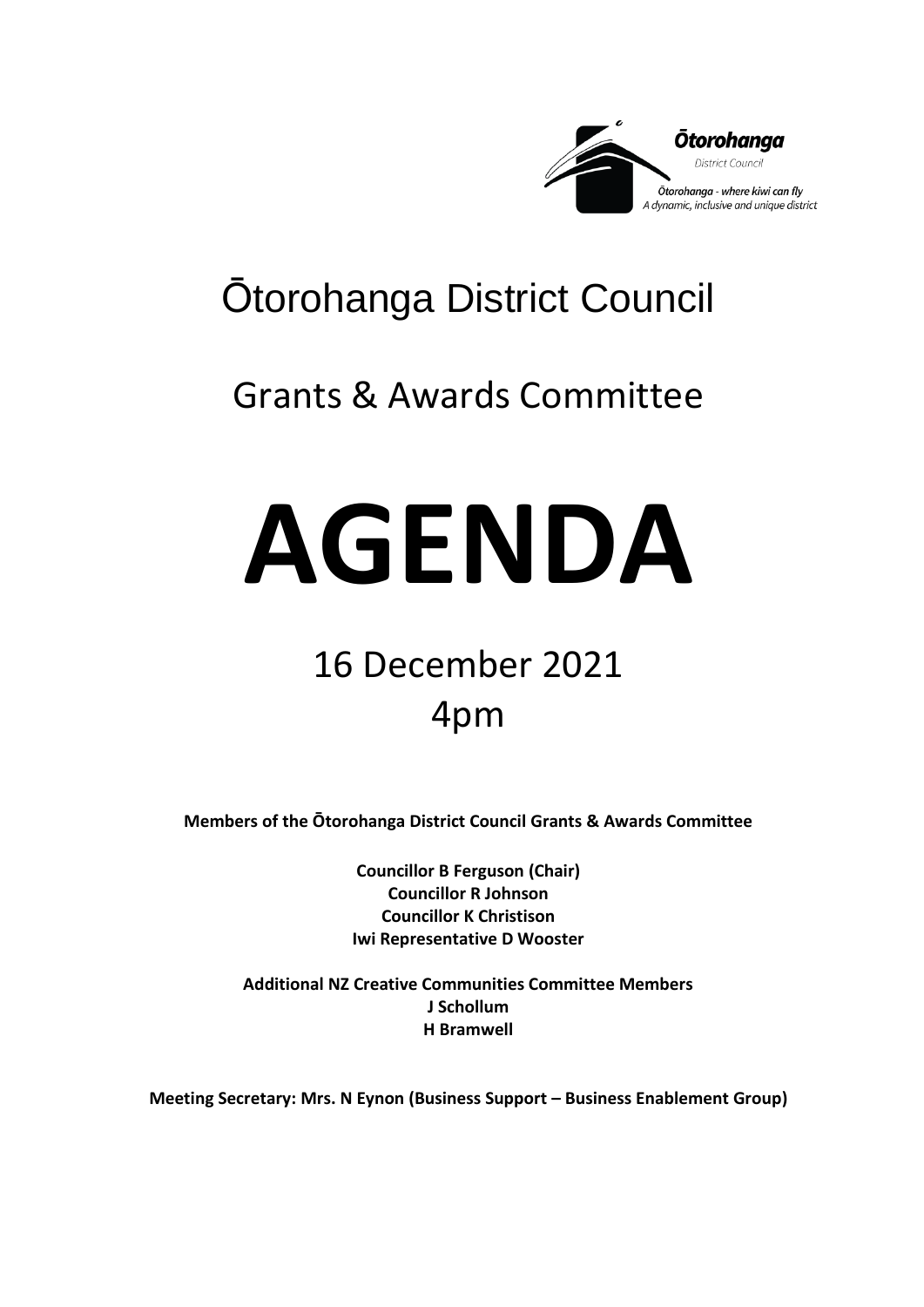#### **TERMS OF REFERENCE FOR THE**

#### **ŌTOROHANGA DISTRICT COUNCIL GRANTS AND AWARDS COMMITTEE**

#### **FOR THE 2019-22 TRIENNIUM**

#### **1. ESTABLISHMENT**

This document establishes the responsibilities and explains the role of the Grants and Awards Committee within Council.

#### **2. REPORTING LINE**

This Committee reports to Council.

#### **3. CONSTITUTION**

Three Councillors as resolved by Council plus iwi and community representatives as required by external funding agencies.

The Governance Supervisor will be responsible for the preparation of the meeting agendas and will oversee the preparation of any reports for the committee and the minutes of the committee meetings

#### **4. MEMBERSHIP**

Crs Ferguson (Chair), Christison, & Johnson

The Community and Economic Manager shall attend all meetings in a key advisory capacity but is not member and has no voting rights. Other Council officers may be required to attend the Committee meetings as required.

#### **5. QUORUM**

The quorum shall be the minimum number of Council and community representatives necessary to satisfy the conditions of externally funded grants schemes. In the case of Council-funded grants and awards, the quorum shall be two members.

#### **6. MEETING FREQUENCY**

As required

#### **7. OBJECTIVES**

- To support and encourage community participation in sport, physical activity and physical leisure by allocation of funding from the Sport NZ Rural Travel Fund.
- To support arts and cultural activities taking place within the Ōtorohanga District by allocation of funding from the Creative Communities New Zealand Scheme.
- To promote the economic, environmental, social and cultural well-being of the people of the Ōtorohanga District by allocation of any other community grants Council may establish over the term of the triennium.

#### **8. SCOPE OF ACTIVITY**

All matters pertaining to the allocation of funding from Sport NZ Rural Travel Fund, the Creative Communities NZ Scheme, and any other Council grants or awards that Council establishes.

#### **9. POWER TO ACT**

1. To approve Grants and Awards Committee meeting minutes.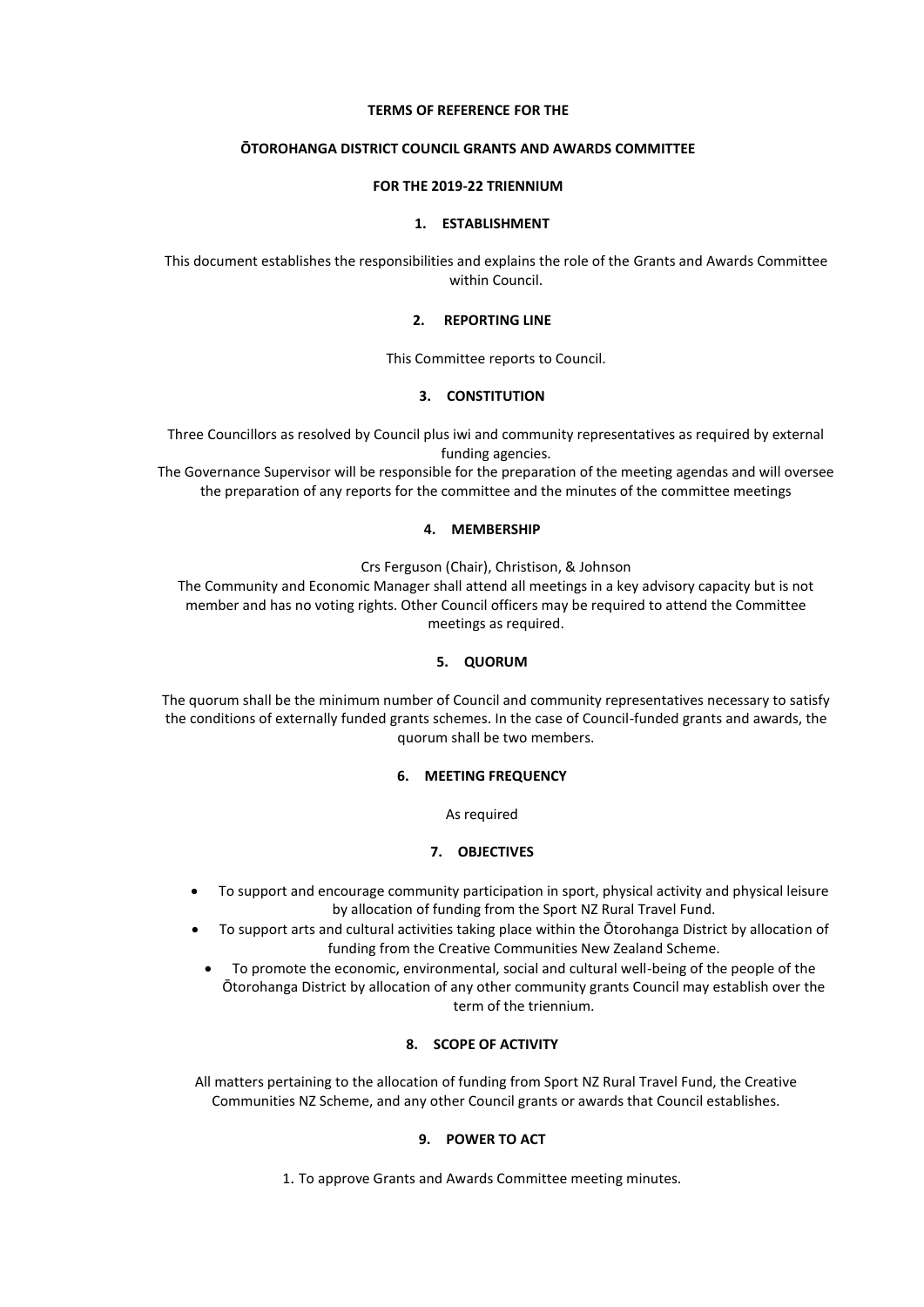2. To determine all matters pertaining to the allocation of funding from the SPARC Rural Travel Fund, the Creative Communities NZ Scheme and any other Council grants or awards that Council establishes.

3. To co-opt community representatives as necessary to ensure compliance with the terms of externally funded schemes.

#### **10. POWER TO RECOMMEND**

1. To recommend to Council the criteria and allocation process for any other Council grants or awards that Council establishes.

2. To co-opt community representatives if required for any other Council grants or awards that Council establishes.

#### **11. REVIEW OF TERMS OF REFERENCE**

These Terms of Reference will be confirmed by Council at the commencement of every triennium after consideration of any recommendation made by the Committee in regard to proposed changes or refocus.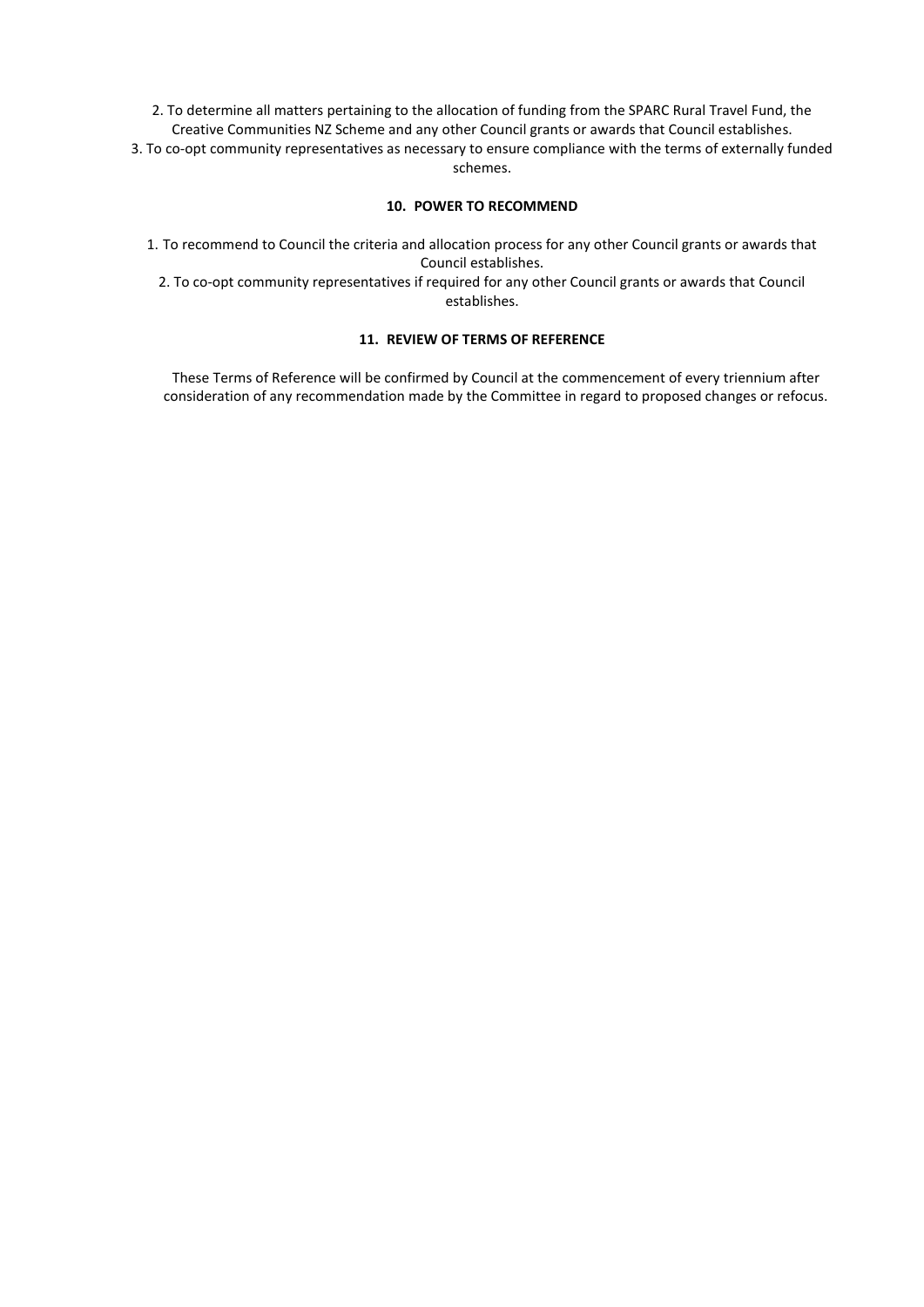## **ŌTOROHANGA DISTRICT COUNCIL GRANTS & AWARDS COMMITTEE**

16 December 2021

Notice is hereby given that an ordinary meeting of the Ōtorohanga District Council Grants and Awards Committee will be held by Zoom on 16 December 2021 commencing at 4pm.

## **AGENDA**

|        | <b>ORDER OF BUSINESS:</b>                 | <b>PAGE</b>  |
|--------|-------------------------------------------|--------------|
|        | PRESENT                                   |              |
|        | IN ATTENDANCE                             |              |
|        | APOLOGIES                                 |              |
|        | <b>DECLARATION OF INTEREST</b>            |              |
|        | <b>REPORTS</b>                            |              |
| ITEM 1 | CREATIVE NZ CREATIVE COMMUNITIES SCHEME   | $\mathbf{1}$ |
| ITEM 2 | SPORT NZ RURAL TRAVEL FUND                | 2            |
| ITEM 3 | OTOROHANGA DISTRICT COMMUNITY GRANTS FUND | 3            |
|        | ATTACHMENT 1 - ASSESSMENT SCHEDULE        |              |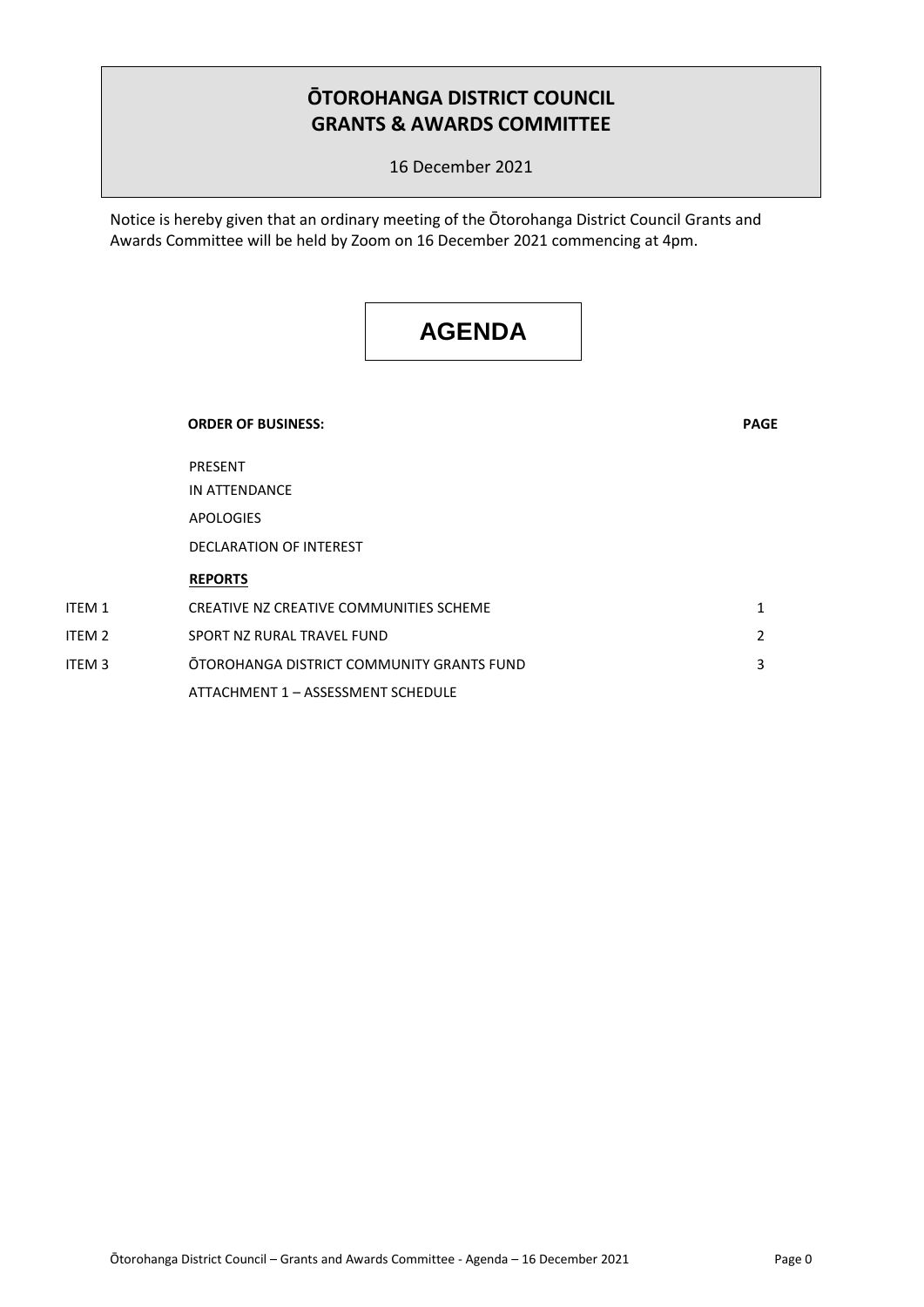| <b>ITEM 1</b> | <b>CREATIVE NZ CREATIVE COMMUNITIES SCHEME</b>                                        |
|---------------|---------------------------------------------------------------------------------------|
| TO:           | <b>CHAIR AND MEMBERS</b><br><b>GRANTS &amp; AWARDS COMMITTEE</b>                      |
| <b>FROM:</b>  | <b>MANAGER PROPERTY (ACTING FOR COMMUNITY ECONOMIC DEVELOPMENT</b><br><b>MANAGER)</b> |
| DATE:         | <b>16 DECEMBER 2021</b>                                                               |

**Relevant Community Outcomes**  Resilient Ōtorohanga Sustainable Ōtorohanga Thriving Ōtorohanga



#### **Executive Summary**

This report provides an update to the Committee on the applications received for the first round of funding for the Creative New Zealand, Creative Communities Scheme funding for the financial year 2021-22.

Three applications were received and have been assessed by staff against the scheme criteria and the following recommendations are made by staff to the Committee as below.

#### **Recommendation(s)**

It is recommended that:

- 1. The Committee receives the report.
- 2. The Committee approves the funding recommended by staff to the three applicants as per the attached Assessment Schedule, and;
	- a. for the amount of \$8,523 to be paid out of the annual fund allocation of \$20,000 from the Creative NZ, Creative Communities Scheme budget with the balance remaining of \$11,477 to be used for the second round later in the 2021-22 financial year.

#### **Background**

Each year Creative New Zealand provides funding to city and district Councils in New Zealand to support local arts through the Creative Communities Scheme (CCS).

Ōtorohanga District Council has been allocated \$20,000 for the 2021-22 financial year to distribute within its community to support the arts, providing the recipient's project takes place within the Ōtorohanga district.

The scheme requires each project to deliver one or more of the following outcomes;

- Encourage participation creating opportunities for local communities to engage with, and participate in local arts activities
- Support diversity supporting the diverse artistic cultural traditions of local communities
- Enable young people enabling young people (under 18 years) to engage with, and participate in the arts

In this founding round, Council received three applications which have been assessed by staff against the CCS criteria, of which all three applications meet the criteria and have been recommended by staff for funding as per the attached Assessment Schedule.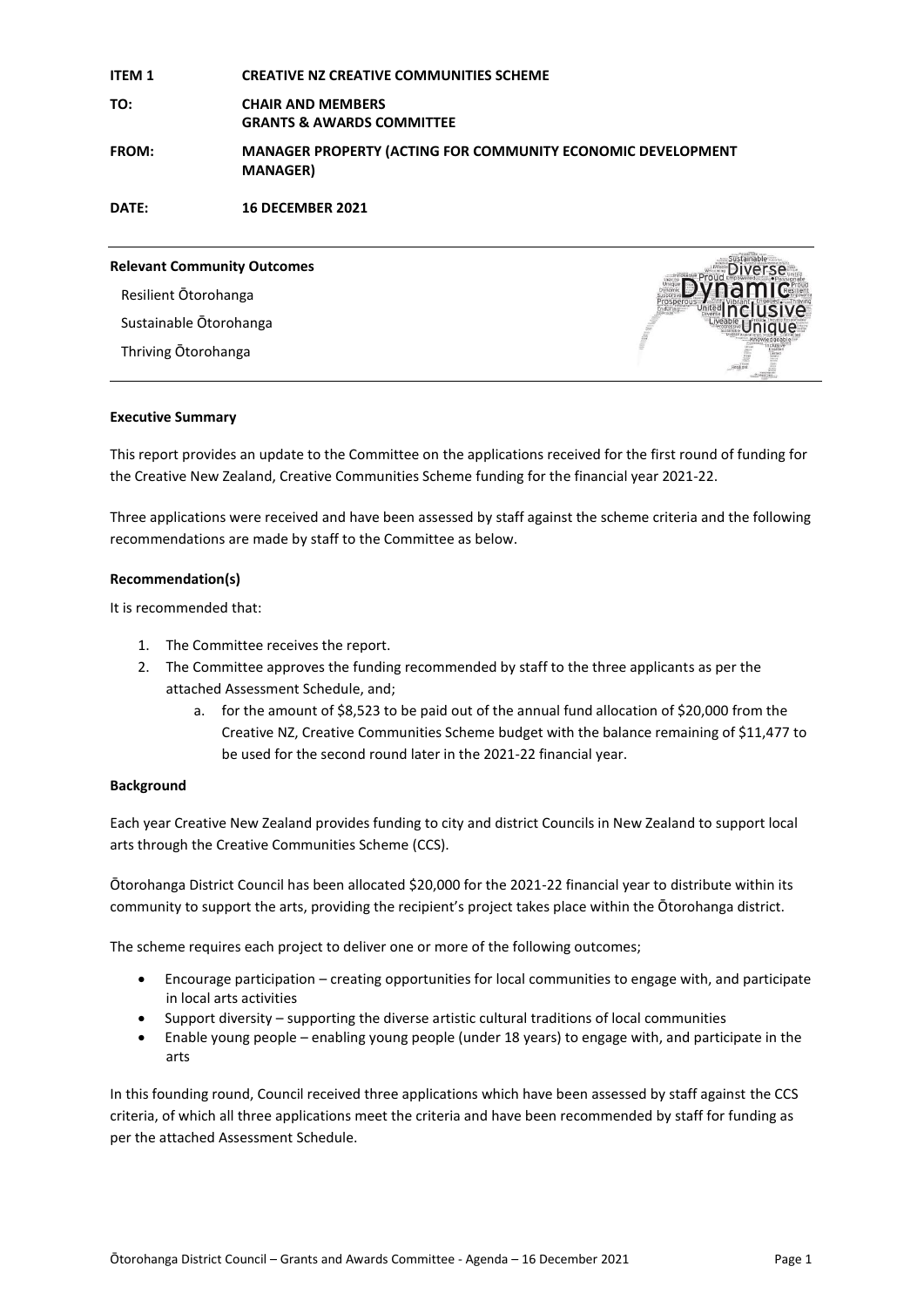The total amount recommended for funding is \$8,523, which will leave the Creative Communities Scheme budget with the balance remaining of \$11,477 to be used for the second round later in this financial year.

Trish Ambury **MANAGER PROPERTY (ACTING FOR COMMUNITY & ECONOMIC DEVELOPMENT MANAGER)**

**ITEM 2 SPORT NZ RURAL TRAVEL FUND TO: CHAIR AND MEMBERS GRANTS & AWARDS COMMITTEE FROM: MANAGER PROPERTY (ACTING FOR COMMUNITY ECONOMIC DEVELOPMENT MANAGER)**

**DATE: 16 DECEMBER 2021**

#### **Relevant Community Outcomes**

Resilient Ōtorohanga

Sustainable Ōtorohanga

Thriving Ōtorohanga



#### **Executive Summary**

This report provides an update to the Committee on the applications received for the first round of funding for the Sport New Zealand, Rural Travel Fund for the financial year 2021-22.

Three applications were received and have been assessed by staff against the fund criteria and the following recommendations are made by staff to the Committee as below.

#### **Recommendation(s)**

It is recommended that:

- 1. The Committee receives the report.
- 2. The Committee approves the funding recommended by staff to the three applicants as per the attached Assessment Schedule, and;
	- a. for the amount of \$5,500 to be paid out of the annual fund allocation of \$8,800 from the Sport NZ, Rural Travel Fund budget with the balance remaining of \$3,300 to be used for the second round later in the 2021-22 financial year.

#### **Background**

Each year Sport NZ distributes to 35 eligible Councils funding through the Rural Travel Fund (RTF) to help subsidise travel for rural junior teams aged between 5-18 years. This aids in removing the barrier of travel costs so participants can compete in regular sporting competitions.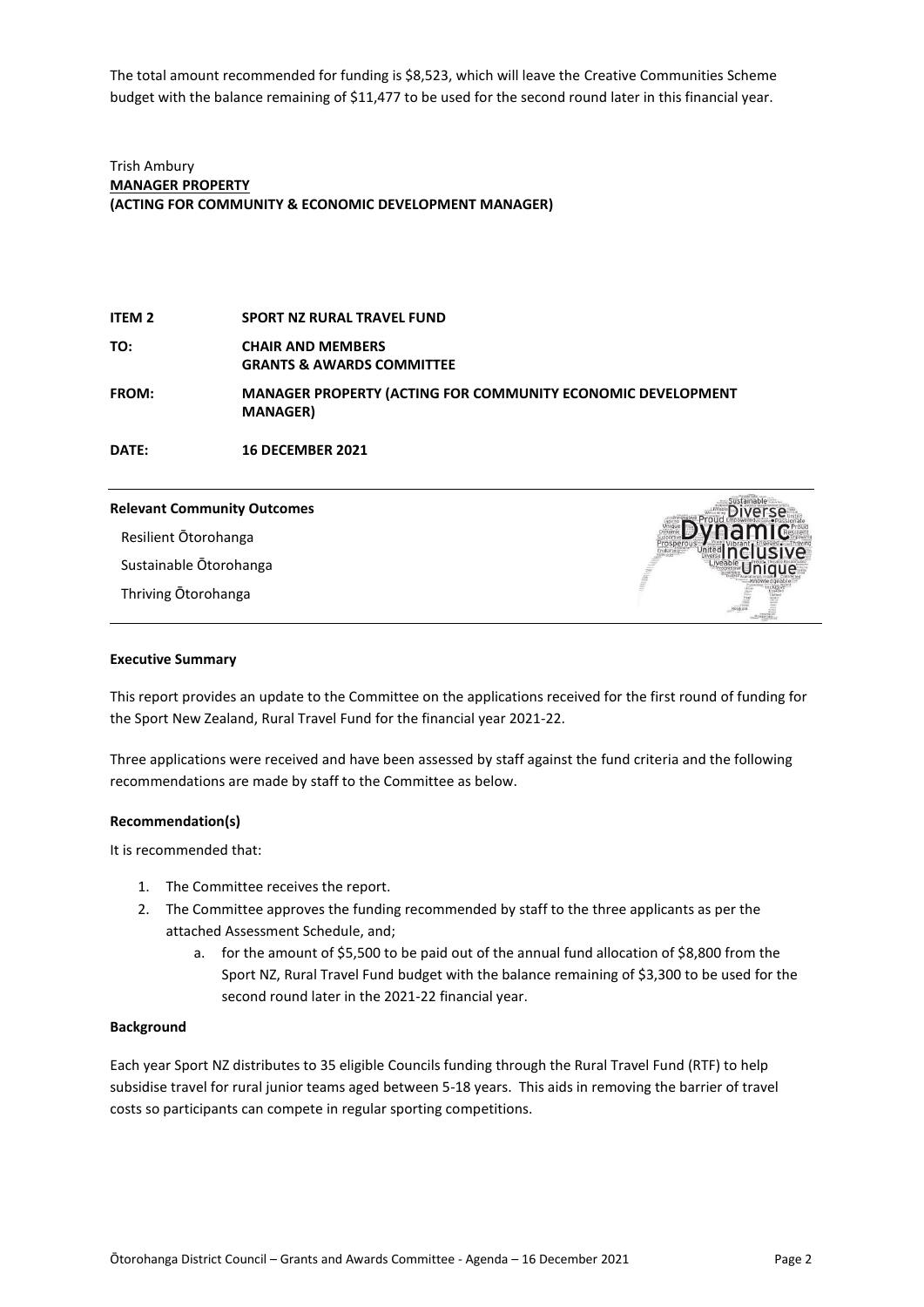Ōtorohanga District Council has been allocated \$8,800 for the 2021-22 financial year to distribute within its community to support rural junior teams, providing the teams are from the Ōtorohanga rural district and the members are aged between 5-18 years.

In this founding round, Council received three applications which have been assessed by staff against the RTF criteria, of which all three applications meet the criteria and have been recommended by staff for funding as per the attached Assessment Schedule.

The total amount recommended for funding is \$5,500 which will leave the Rural Travel Fund budget with the balance remaining of \$3,300 to be used for the second round later in this financial year.

#### Trish Ambury **MANAGER PROPERTY (ACTING FOR COMMUNITY & ECONOMIC DEVELOPMENT MANAGER)**

| <b>ITEM 3</b> | <b>OTOROHANGA DISTRICT COMMUNITY GRANTS FUND</b>                                       |
|---------------|----------------------------------------------------------------------------------------|
| TO:           | <b>CHAIR AND MEMBERS</b><br><b>GRANTS &amp; AWARDS COMMITTEE</b>                       |
| <b>FROM:</b>  | <b>MANAGER PROPERTY (ACTING FOR COMMUNITY ECONOMIC DEVELOPMENT</b><br><b>MANAGER</b> ) |

**DATE: 16 DECEMBER 2021**

### **Relevant Community Outcomes**  Resilient Ōtorohanga Sustainable Ōtorohanga

Thriving Ōtorohanga

#### **Executive Summary**

This report provides an update to the Committee on the applications received for the first round of funding for the Ōtorohanga District Community Grants Fund for the financial year 2021-22.

Fourteen applications were received and have been assessed by staff against the fund criteria and the following recommendations are made by staff to the Committee as below.

#### **Recommendation(s)**

It is recommended that:

- 1. The Committee receives the report.
- 2. The Committee approves the funding recommended by staff to the fourteen applicants as per the attached Assessment Schedule, and;

**IPTSP**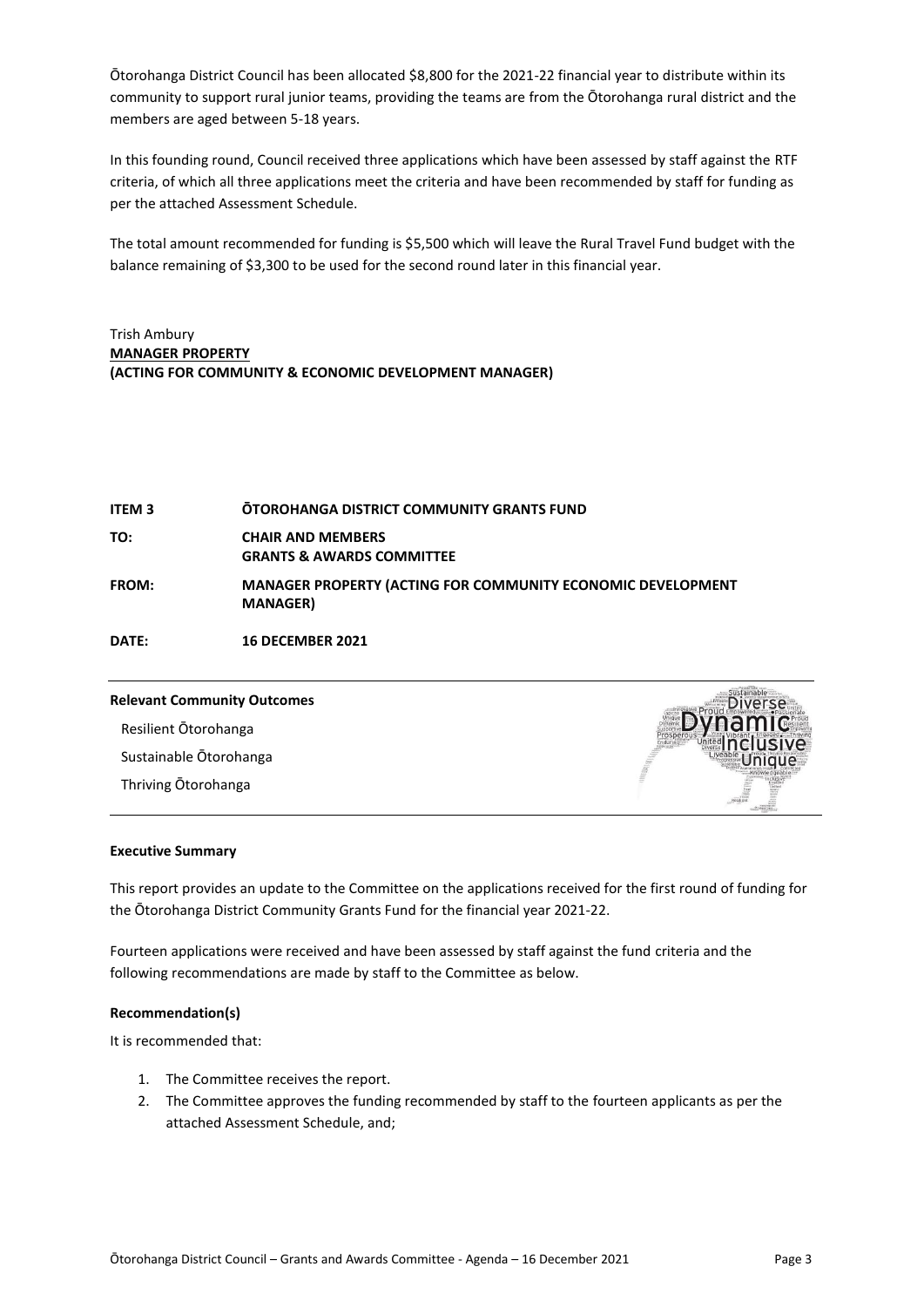a. for the amount of \$53,654 to be paid out of the annual fund allocation of \$100,000 from the Community Grants budget with the balance remaining of \$46,346 to be used for the second round later in the 2021-22 financial year.

#### **Background**

The Ōtorohanga District Community Grants Fund (the Fund) is a contestable fund for community groups and organisations.

The Fund provides community assistance for the 'not for profit' sector in order to create a strong social, environmental, economic and cultural base and to meet local needs, while contributing to the achievement of Council's Community Outcomes and supporting Council's priorities.

The Guidelines set out the funding criteria and allocation process for the Fund and help to ensure the distribution of funding;

- $\checkmark$  is appropriately targeted;
- $\checkmark$  occurs in a consistent, efficient and effective manner;
- $\checkmark$  is fair and transparent; and,
- $\checkmark$  promotes accountability.

The Fund has been established through the Long Term Plan (LTP) process and replaces other previous funds such as Sundry Grants, Sport Support and other funds that have been previously given out on a case by case basis by Council.

The Fund does not replace the Sport NZ Rural Travel Fund or the Creative NZ Creative Communities Scheme fund as the criteria and funding of these are provided by their respective agencies.

Ōtorohanga District Council has set aside \$100,000 for the 2021-22 financial year and in this first funding round since the Fund was established, Council received 14 applications which have been assessed by staff against the Fund criteria.

While undergoing the assessments for this first set of applications, staff made the following observations;

- 7 of the 14 applicants were from groups participating in active recreation and sport, and whose applications had clear alignment with the objectives of the Ōtorohanga District Sport and Active Recreation Plan.
- 6 of 7 above mentioned groups have been previous recipients of the former Council Sport Support fund.
- 6 of the 14 applicants had been recipients of previous other Council grants, either through event funding from the Ōtorohanga District Development Board (funded by Council), or through Council's Long Term Plan process or through Community Board discretionary funds. One of these 6 were also a recipient of the Sports Support as mentioned above.
- 8 of the 14 applicants have use of Council land or property to support their activities.
- 6 of the 14 applications were for contributions towards operational costs for their activities, rather than for projects or initiatives as is intended by the Fund.
- 7 of the applicants requested amounts over the \$5,000 funding cap.

All 14 applications aligned with the Purpose of the Fund, which is defined by the Community Grants Fund Guidelines as follows; "*The Fund provides community assistance for the 'not for profit' sector in order to create a strong social, environmental, economic and cultural base and to meet local needs, contributes to the achievement of Council's Community Outcomes and supports Council's priorities.".*